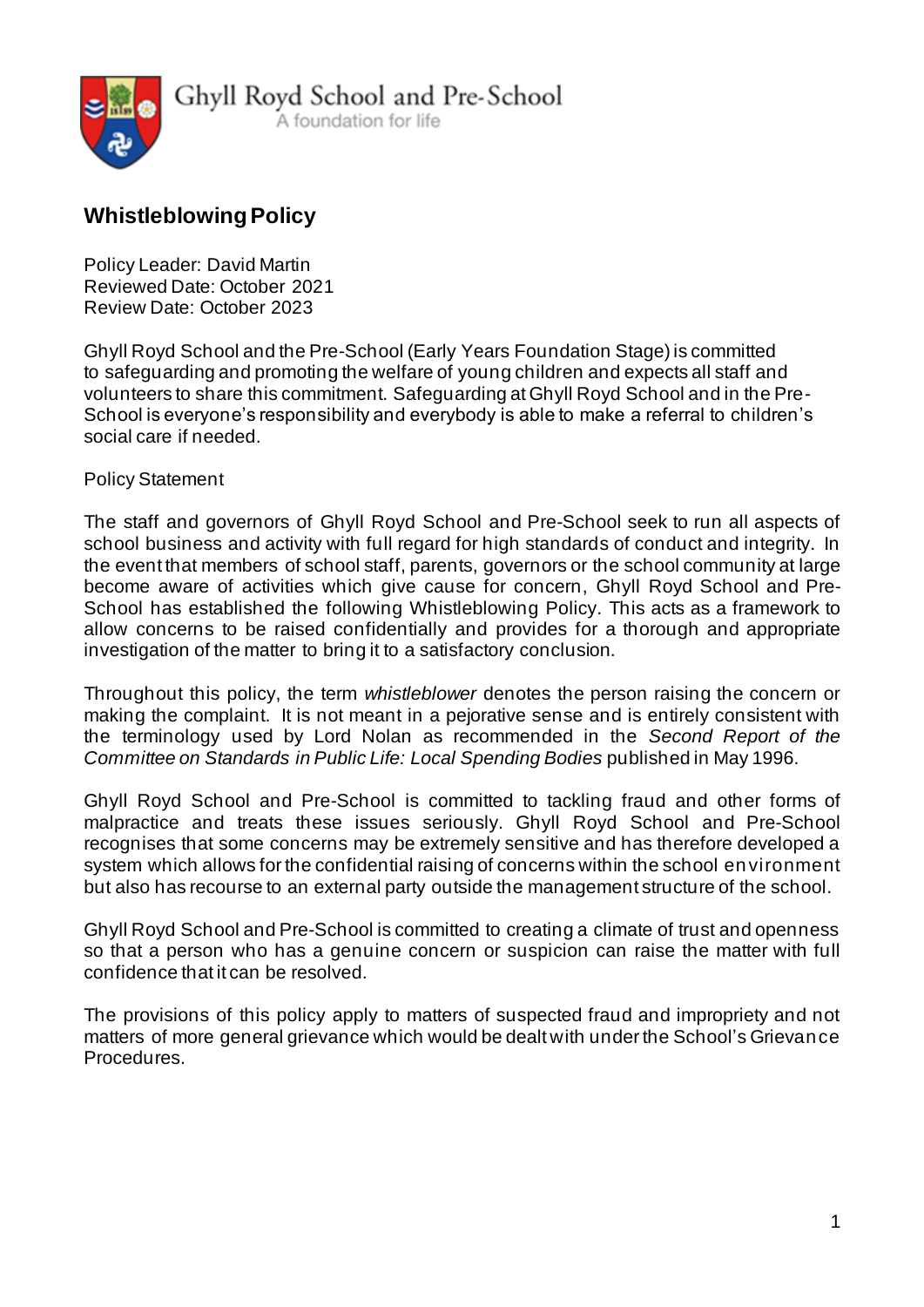# **When might the whistleblowing policy apply?**

The Whistleblower is protected by law if they report any of the following:

- a criminal offence, for example fraud
- someone's health and safety is in danger
- risk or actual damage to the environment
- a miscarriage of justice
- the company is breaking the law, for example does not have the right insurance
- you believe someone is covering up wrongdoing

The type of activity or behaviour which Ghyll Royd School and Pre-School considers should be dealt with under this policy includes:

- Manipulation of accounting records and finances
- Inappropriate use of school assets or funds
- Decision-making for personal gain
- Any criminal activity
- Abuse of position
- Poor or unsafe practice and potential failures in the school's safeguarding regime
- Fraud and deceit
- Serious breaches of school procedures which may advantage a particular party (for example tampering with tender documentation, failure to register a personal interest)
- Other

#### **What action should the whistleblower take?**

Ghyll Royd School and Pre-School encourages the *whistleblower* to raise the matter internally in the first instance to allow those school staff and governors in positions of responsibility and authority the opportunity to right the wrong and give an explanation for the behaviour or activity.

Ghyll Royd School and Pre-School has designated a number of individuals to specifically deal with such matters and the whistleblower is invited to decide which of those individuals would be the most appropriate person to deal with the matter.

Name & Position Contact details (investigating officers)

| Head Teacher:              | David Martin (david.martin@ghyllroydschool.co.uk)         |
|----------------------------|-----------------------------------------------------------|
| Deputy Head:               | Hadley Nicholson (hadley.nicholson@ghylroydschool.co.uk   |
| <b>Chair of Governors:</b> | Philip Stephenson (phil.stephenson@ghyllroydschool.co.uk) |

The *whistleblower* may prefer to raise the matter in person, by telephone or in written form marked private and confidential and addressed to one of the above named individuals. All matters will be treated in strict confidence and anonymity will be respected wherever possible.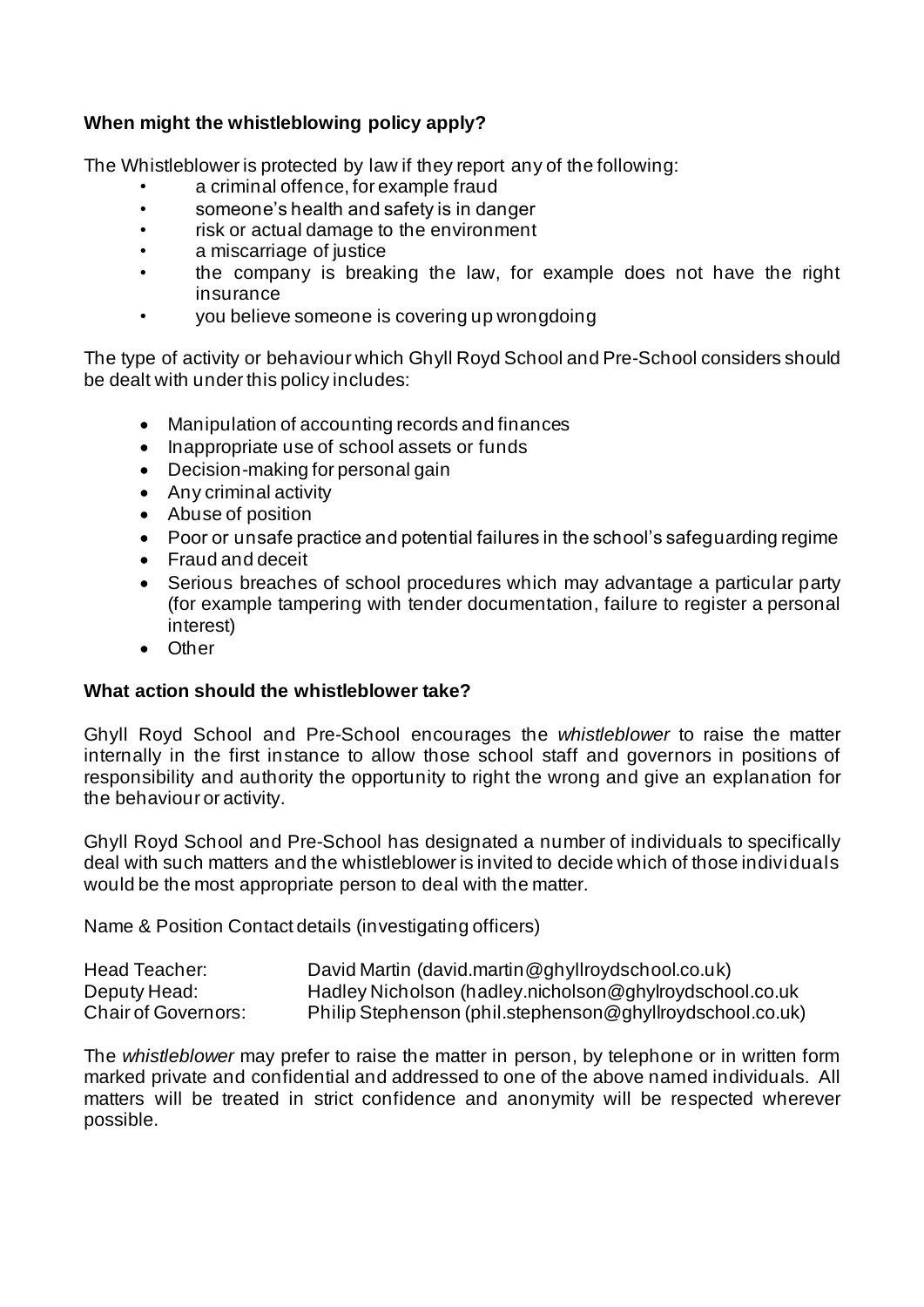Alternatively, if the *whistleblower* considers the matter too serious or sensitive to raise within the internal environment of the school, the matter should be directed in the first instance to Bradford Council.

Bradford Council has its own procedures for dealing with such matters and will ensure every effort to respect the confidentiality of the *whistleblower*. Bradford Council will ensure relevant officers of the Department of Education and Employment are informed as appropriate.

In addition, information and advice can be obtained from the charity Public Concern at Work. This charity offers free legal advice in certain circumstances to people concerned about serious malpractice at work. Their literature states that matters are handled in strict confidence and without obligation. Contact details for the charity are as follows:- Public Concern at Work Suite 306 16 Baldwins Gardens London EC1N 7RJ Tel number 020 7404 6609

Where staff do not feel able to raise concerns regarding child protection failures internally, or where they have concerns about the way a concern is being handled by the school they can contact the **National Society for the Prevention of Cruelty to Children (NSPCC) Whistleblowing helpline number 0800 028 0285 This is available 8am to 8pm Monday to Friday or they can email: help@nspcc.org.uk**

#### **How will the matter be progressed?**

The individual(s) in receipt of the information or allegation [the Investigating Officer(s)] will carry out a preliminary investigation. This will seek to establish the facts of the matter and assess whether the concern has foundation and can be resolved internally. The initial assessment may identify the need to involve third parties to provide further information, advice or assistance, for example involvement of other members of school staff, legal or personnel advisors, the Police, the Department for Education and Employment, the Council.

Records will be kept of work undertaken and actions taken throughout the investigation. The investigation officer(s), possibly in conjunction with the Governing Body, will consider how best to report the findings and what corrective action needs to be taken. This may include some form of disciplinary action or third party referral such as the Police.

The *whistleblower* will be informed of the results of the investigation and the action taken to address the matter. Depending on the nature of the concern or allegation and whether or not it has been substantiated, the matter will be reported to the Governing Body and the Council.

If the *whistleblower* is dissatisfied with the conduct of the investigation or resolution of the matter or has genuine concerns that the matter has not been handled appropriately, the concerns should be raised with the investigation officer(s), the Governing Body and/or directed to the Council.